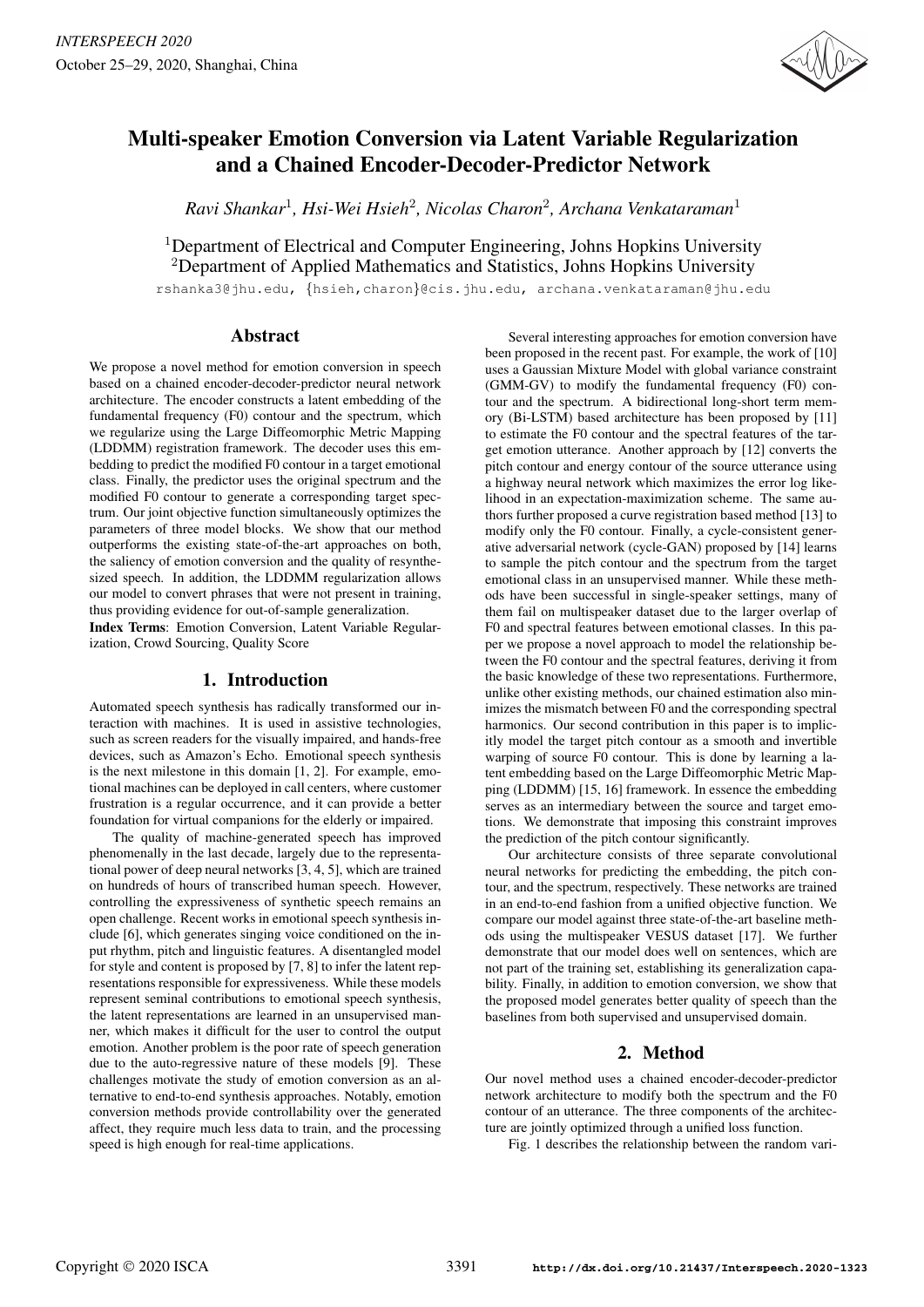

Figure 1: *Graphical model of our emotion conversion strategy.*  $\mathbf{m}_{AB}$  *is the intermediary between emotion classes.* 

ables in our model. We use WORLD vocoder [18, 19] for the analysis and synthesis of speech. Given a source-target pair of emotional utterances denoted by  $U_A$  and  $U_B$ , respectively, the source utterance is decomposed into its components: the spectrum  $(S_A)$  and the F0 contour  $(p_A)$ . These components allow us to estimate an intermediate parameter, known as the momenta  $(m_{AB})$ . From here, the target F0 contour  $(p_B)$  is modeled as a function of the source F0 contour  $(p_A)$  and the momenta  $(m_{AB})$ . Next, we estimate the target spectrum  $(S_B)$  given the target F0 contour ( $\mathbf{p}_B$ ) and the source spectrum ( $\mathbf{S}_A$ ). Finally, the estimated variables are used to synthesize the target emotion utterance. The joint distribution shown in Fig. 1 factorizes as:

$$
P(\mathbf{p}_A, \mathbf{S}_A, \mathbf{m}_{AB}, \mathbf{p}_B, \mathbf{S}_B) = P(\mathbf{p}_A) \times P(\mathbf{S}_A | \mathbf{p}_A)
$$

$$
\times P(\mathbf{m}_{AB} | \mathbf{p}_A, \mathbf{S}_A) \times P(\mathbf{p}_B | \mathbf{p}_A, \mathbf{m}_{AB}) \times P(\mathbf{S}_B | \mathbf{S}_A, \mathbf{p}_B) \quad (1)
$$

#### 2.1. Regularization via latent representation

We use an explicit prior on the latent variable to improve the prediction of F0 and spectrum. Specifically, we model the target F0 contour as a smooth and invertible deformation of the source F0 contour. The idea of smooth deformations has been used extensively for images [20], but here we use it for 2-D curves. Mathematically, let  $p_A^t$  and  $p_B^t$  denote a pair of source and target F0 contours, respectively. The variable t corresponds to the location of the analysis window as it moves across a given speech utterance. The objective of this deformation process is to estimate a series of small vertical displacements  $v_t(x; s)$  [15] over frequency and time. The variable  $s \in [0, 1]$  controls the evolution of these small displacements in the discrete setting. The registration problem can thus be formulated as:

$$
\min_{\mathbf{v}\in V} \frac{1}{2} \int_0^1 \|\mathbf{v}_\mathbf{t}(\cdot; \mathbf{s})\|_V^2 ds + \lambda \sum_{t=1}^T \|\phi_\mathbf{t}^\mathbf{v}(\mathbf{p}_A^{\mathbf{t}}; 1) - \mathbf{p}_B^{\mathbf{t}}\|_2^2 \quad (2)
$$

Here,  $\lVert \cdot \rVert_V$  denotes the Hilbert norm which is implicitly defined in our case by a Gaussian kernel. The variable  $\phi_t^{\mathbf{v}}$  denotes the net displacement field i.e,  $\phi_{\mathbf{t}}^{\mathbf{v}} = \int_0^1 \mathbf{v}_{\mathbf{t}}(\cdot; s) ds$ .

Further, it has been theoretically shown in [21, 22] that the objective in Eq. (2) can be reformulated in terms of variables  $\mathbf{m}_{t}^{\tilde{0}}$ , known as the initial momenta, according to:

$$
\Gamma(\mathbf{m}^0) = \frac{1}{2} \sum_{i,j=1}^T \gamma_{ij} \mathbf{m}_i^0 \mathbf{m}_j^0 + \lambda \sum_{t=1}^T \|\phi_t^{\mathbf{v}}(\mathbf{p}_A^t; 1) - \mathbf{p}_B^{\mathbf{t}}\|_2^2 \quad (3)
$$

The variable  $\gamma_{ij}$  is an exponential smoothing kernel evaluated on pairs of time points of the source contour  $\mathbf{p}_A^{\mathbf{t}}$ .

During training, we solve Eq. (3) for every pair of source and target F0 contours to generate the ground truth momenta. This variable summarizes the transformation between emotion pairs. Since the momenta and source F0 contour uniquely specify the transformation, we use it as an intermediary between any given pair of utterances. In comparison, [13] predicts a momentum for every frame of the pitch contour and then warps it over several iterations specified by variable s. It is a sub-optimal strategy, as there is no temporal coherence constraint in predicting the momenta. Note that we do not have access to the ground truth momenta during testing and run the network in an open loop fashion without intermediate regularization.

#### 2.2. Encoder-Decoder-Predictor Network

Current methods in emotion conversion modify the F0 and spectrum without imposing any explicit relationship between the features. As a result, there are significant residual harmonics present in the spectrum, which results in the poor quality of resynthesised speech. Our approach overcomes this limitation via the conditional relationships modeled in Fig. 1. Here, the conditional spectrum estimate is given by:

$$
\hat{\mathbf{S}}_B = \arg\max_{\mathbf{S}_B} P(\mathbf{S}_B | \mathbf{S}_A, \mathbf{p}_A)
$$
(4)

Using rules of probability, we can rewrite Eq. (4) as:

$$
\hat{\mathbf{S}}_{\mathbf{B}} = \arg \max_{\mathbf{S}_{B}} \int_{\mathbf{p}_{B}} P(\mathbf{S}_{B}, \mathbf{p}_{B} | \mathbf{S}_{A}, \mathbf{p}_{A}) \, d\mathbf{p}_{B}
$$
\n
$$
= \arg \max_{\mathbf{S}_{B}} \int_{\mathbf{p}_{B}} P(\mathbf{S}_{B} | \mathbf{S}_{A}, \mathbf{p}_{B}) P(\mathbf{p}_{B} | \mathbf{S}_{A}, \mathbf{p}_{A}) \, d\mathbf{p}_{B}
$$
\n
$$
= \arg \max_{\mathbf{S}_{B}} \int_{\mathbf{p}_{B}} P(\mathbf{S}_{B} | \mathbf{S}_{A}, \mathbf{p}_{B}) \times \int_{\mathbf{m}_{AB}} P(\mathbf{p}_{B} | \mathbf{m}_{AB}, \mathbf{p}_{A})
$$
\n
$$
\times P(\mathbf{m}_{AB} | \mathbf{S}_{A}, \mathbf{p}_{A}) \, d\mathbf{m}_{AB} \, d\mathbf{p}_{B}
$$
\n
$$
= \arg \max_{\mathbf{S}_{B}} \int_{\mathbf{m}_{AB}} P(\mathbf{m}_{AB} | \mathbf{S}_{A}, \mathbf{p}_{A}) \times \int_{\mathbf{p}_{B}} P(\mathbf{p}_{B} | \mathbf{m}_{AB}, \mathbf{p}_{A})
$$
\n
$$
\times P(\mathbf{S}_{B} | \mathbf{S}_{A}, \mathbf{p}_{B}) \, d\mathbf{p}_{B} \, d\mathbf{m}_{AB},
$$

where we have used Eq. (1) to derive the above expression. The first term term we encounter is  $P(\mathbf{m}_{AB}|\mathbf{S}_A, \mathbf{p}_A)$  which is the probability density of the intermediate latent representation i.e., momenta. It is conditioned on both, the source F0 contour and the spectrum. The second term,  $P(\mathbf{p}_B|\mathbf{m}_{AB}, \mathbf{p}_A)$  is the density over the target F0 contour given the momenta and the source F0 contour. Finally,  $P(S_B|S_A, p_B)$  is the target spectrum conditioned on the target pitch contour and the source spectrum. Note that the expression requires multiple integrations, and is hence, intractable. However, we can make point estimates for each density function using a deep convolutional neural network [23] (CNN) thereby, allowing us to write:

$$
\hat{\mathbf{n}}_{AB} = \arg \max_{\mathbf{m}_{AB}} P(\mathbf{m}_{AB} | \mathbf{S}_A, \mathbf{p}_A; \theta_e)
$$
  
\n
$$
\hat{\mathbf{p}}_B = \arg \max_{\mathbf{p}_B} P(\mathbf{p}_B | \hat{\mathbf{m}}_{AB}, \mathbf{p}_A; \theta_d)
$$
  
\n
$$
\hat{\mathbf{S}}_B = \arg \max_{\mathbf{S}_B} P(\mathbf{S}_B | \mathbf{S}_A, \hat{\mathbf{p}}_B; \theta_p)
$$
(5)

The CNN approximating  $P(\mathbf{m}_{AB}|\mathbf{S}_A, \mathbf{p}_A; \theta_e)$  is called an encoder because it distills information about the input data. The CNN modeling  $P(\mathbf{p}_B|\mathbf{m}_{AB}, \mathbf{p}_A; \theta_d)$  is called the decoder because it estimates the output pitch from the latent embedding and source pitch contour. The encoder-decoder portion is a basic sequence-to-sequence model for pitch contours. Finally, the CNN modeling  $P(\mathbf{S}_B|\mathbf{S}_A, \mathbf{p}_B; \theta_p)$  is called a predictor as it generates the spectrum for the converted speech.

The architecture of these CNNs is shown in Fig. 2. We adapt the architecture from [24] by reducing the number of residual layers in each block. The entire sequence of three neural networks is trained together from a unified objective. The loss function for optimizing the parameters is given by:

$$
\mathcal{L} = -\log \left( P \Big( \mathbf{m}_{AB}, \mathbf{p}_{B}, \mathbf{S}_{B} | \mathbf{S}_{A}, \mathbf{p}_{A}; \theta_{e}, \theta_{d}, \theta_{p} \Big) \right)
$$
  
=  $\lambda_{e} || \hat{\mathbf{m}}_{AB} - \bar{\mathbf{m}}_{AB} ||_{1} + \lambda_{d} || \hat{\mathbf{p}}_{B} - \bar{\mathbf{p}}_{B} ||_{1} + \lambda_{p} || \hat{\mathbf{S}}_{B} - \bar{\mathbf{S}}_{B} ||_{1}$  (6)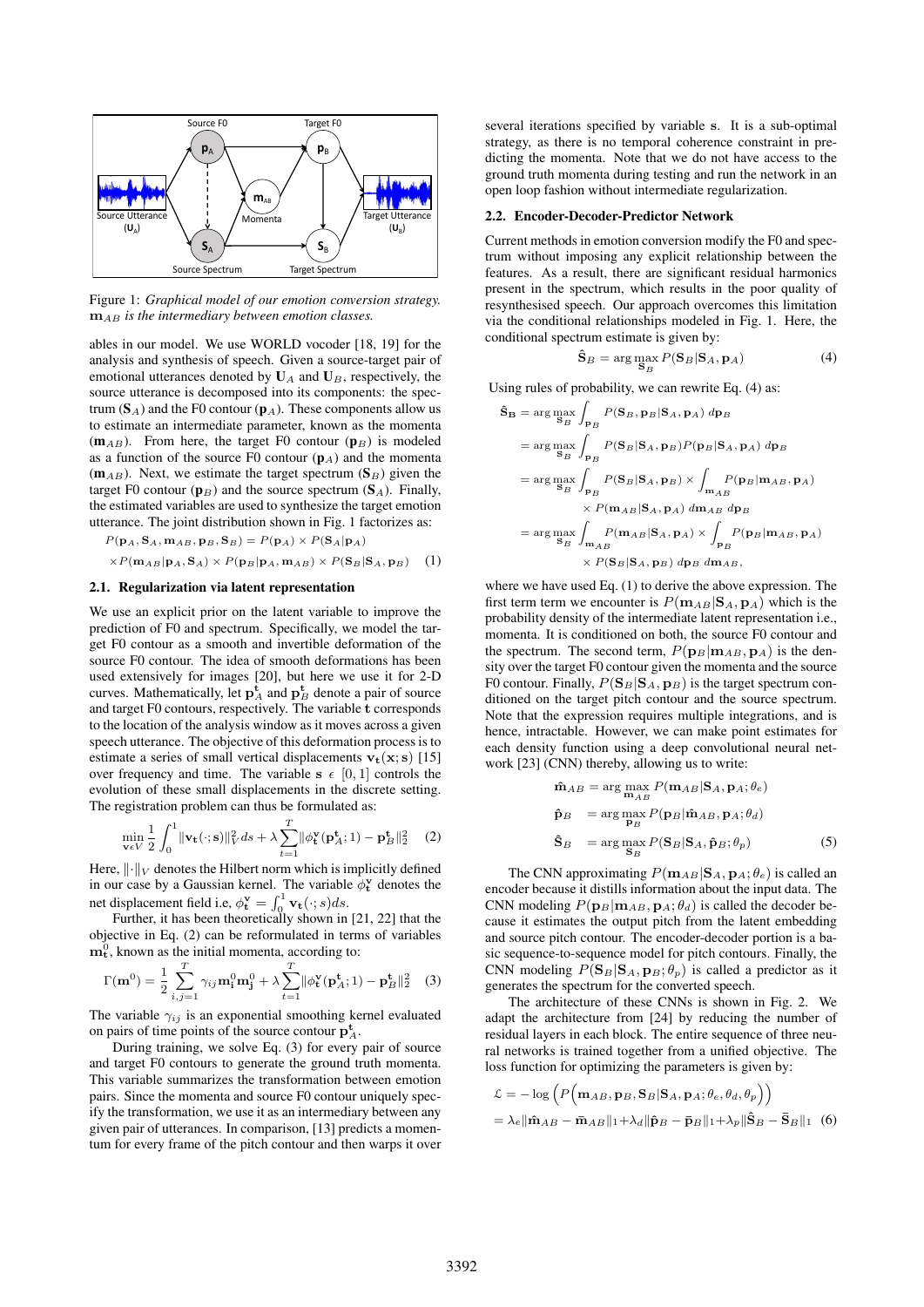

Figure 2: *Block model representation of the encoder-decoder-predictor. Encoder and decoder use the same architecture whereas predictor has an extra residual block. GLU in the model stands for the gated linear unit. We use instance normalization due to small mini-batch size and pixel shuffling for up-sampling. The size and number of kernels are indicated below each convolution block.*

During training, we minimize the negative log likelihood of momenta and the target features with respect to  $\theta$ . We model the conditional distribution of each variable by Laplace density function. The corresponding ground truths ( $\bar{m}_{AB}, \bar{p}_{B}, \bar{S}_{B}$ ) are used as the mean while the variances are assumed to be constant. This in turn is equivalent to minimizing the mean absolute error of each target variable with an appropriate scaling, defined by  $\lambda_e$ ,  $\lambda_d$  and  $\lambda_p$ , which are the hyperparameters in our model.

One benefit of coupling the neural networks is that the encoder and the decoder become aware of the downstream task of spectrum prediction. We train the neural network [25] using Adam optimizer [26] with a learning rate of 1e-5 and a mini-batch of size one. 23 dimensional MFCC features are used as spectrum representation extracted by an analysis window of length 5ms. During training, the context size is fixed at 640ms which results in dimensionality of  $128 \times 1$  for F0 contour and  $128 \times 23$  for spectrum. The dimensions of momenta are same as the F0 contour. The hyperparameters,  $\lambda_e$ ,  $\lambda_d$  and  $\lambda_p$  are set to 0.01, 1e-4 and 1e-4, respectively. We do not normalize the input and output features during training to preserve their scale. Code can be downloaded from: https://engineering.jhu.edu/nsa/links/.

# 3. Experiments and Results

We carry out an ablation study for the momenta  $m_{AB}$  and a qualitative evaluation of emotional salience and quality.

## 3.1. Emotional Speech Dataset

We evaluate our algorithm on the VESUS dataset [17] collected at Johns Hopkins University. VESUS contains 250 parallel utterances spoken by 10 actors (gender balanced) in neutral, sad, angry and happy emotional classes. Each spoken utterance has a crowd-sourced emotional saliency rating provided by 10 workers on Amazon Mechanical Turk (AMT). These ratings represent the ratio of workers who correctly identify the intended emotion in a recorded utterance. For robustness, we restrict our experiments to utterances that were correctly and consistently rated as emotional by at least 5 of the 10 AMT workers. As a result, the total number of utterances used are as follows:

- Neutral to Angry conversion: 1534 utterances for training, 72 for validation and, 61 for testing.
- Neutral to Happy conversion: 790 utterances for training, 43 for validation and, 43 for testing.

• Neutral to Sad conversion: 1449 utterances for training, 75 for validation and, 63 for testing.

Our subjective evaluation includes both an emotion perception test and, a quality assessment test. These experiments are carried out on Amazon Mechanical Turk (AMT); each pair of speech utterances is rated by 5 workers. The perception test asks the raters to identify the emotion in the converted speech sample, and the quality assessment test asks them to rate the quality of speech sample on a scale of 1 to 5. We include both the neutral and converted utterances to account for the speaker bias. Further, the samples were randomized to mitigate the effects of non-diligent raters and to identify bots.

### 3.2. Baselines

We compare our encoder-decoder-predictor model to three state-of-the-art baseline methods. The first approach learns a Gaussian mixture model using concatenated source and target features [10]. During inference, a maximum likelihood estimate of target features is made given the source features. A global variance constraint ensures that the estimate is not over-smooth, which is a common problem in joint modeling techniques.

The second baseline is a Bi-LSTM supervised learning approach [11]. Since Bi-LSTMs generally require considerable data to train, we adopt the strategy in [11] of training the model on a voice conversion task [27] and then fine-tuning it for emotion conversion. This method encodes the prosody features via a Wavelet transform to represent both short-term and long-term trajectory information of F0 and energy contours.

The third baseline is a recently proposed unsupervised method for emotion conversion [14]. This algorithm uses cycle-GANs to inject emotion into neutral utterances. A set of cycle-GAN transforms the spectrum while the other set transforms the prosody features. Once again, prosodic features are parameterized using Wavelet basis similar to the Bi-LSTM.

## 3.3. Experimental Results

As a sanity check, we carry out an ablation study to understand the effect of latent variable regularization via the LDDMM momenta. Fig. 3 shows the resulting mean absolute error in pitch prediction for each emotion pair. As seen, the F0 prediction is statistically significantly better in two emotional pairs. Neutral to happy conversion is an exception to this general trend, but we conjecture that this is due to the smaller training dataset (∼800 samples compared to >1400 for angry and sad). The error bars in all three emotion pairs are however, tighter than the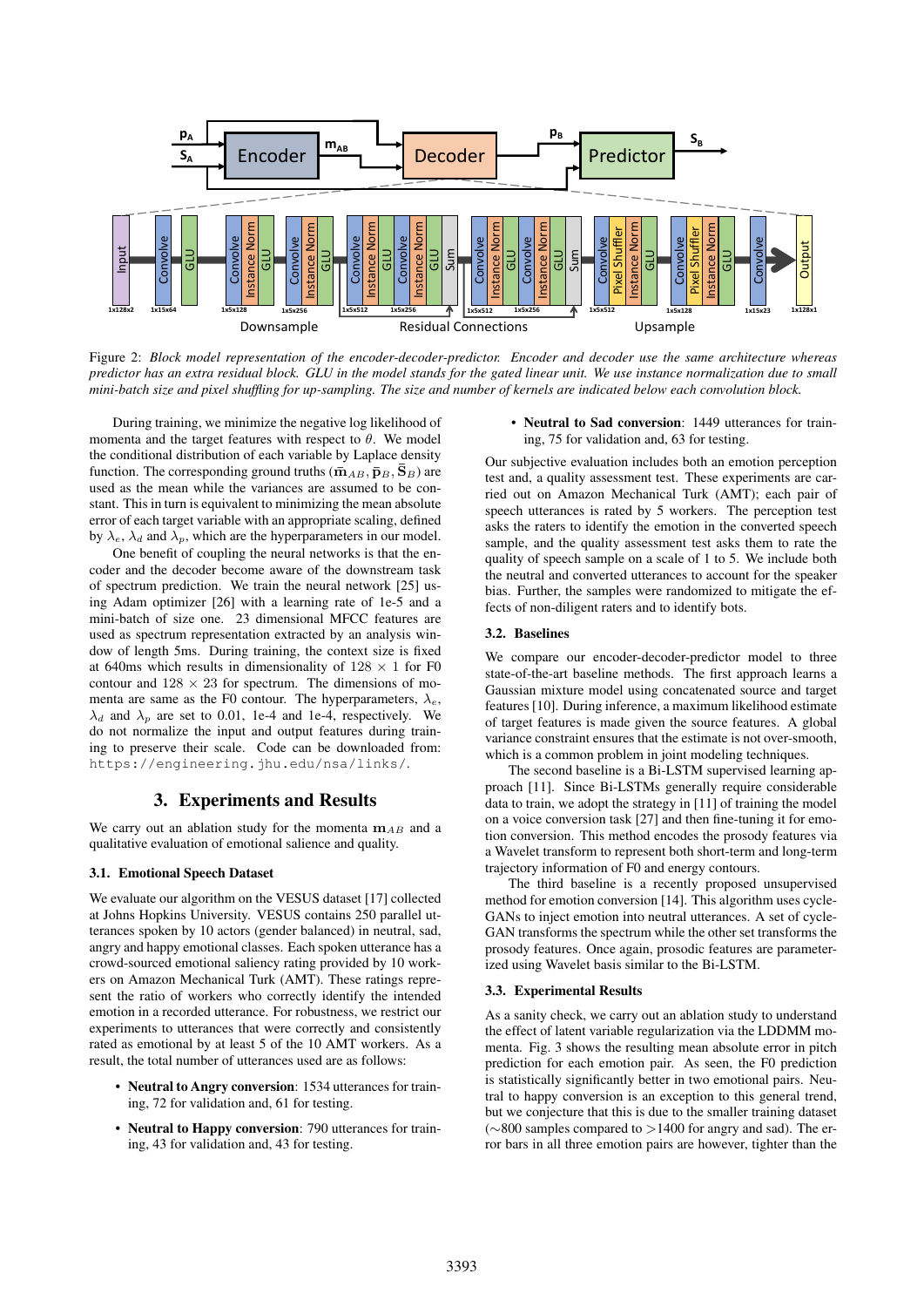

Figure 3: *Effect of latent variable regularization on the prediction of fundamental frequency (F0) for each emotion pair. Marker* ∗ *indicates* p < 10<sup>−</sup><sup>2</sup> *for paired t-test scores.*



Figure 4: *Confidence of emotion conversion (top) and the quality of reconstruction (bottom) for VESUS test samples.*

un-regularized model, indicating that it is more robust.

#### *3.3.1. Mixed Speaker Evaluation*

Fig. 4 illustrates crowd-sourcing results on the VESUS test dataset. Our proposed method has the highest emotional saliency rating in comparison to the baselines. The GMM did not produce intelligible speech when trained in a multi-speaker setting, as the F0 and spectral features do not exhibit distinct clusters when aggregated across speakers. Hence, the results in Fig. 4 correspond to single-speaker training/testing. We note that our GMM evaluation is unfairly optimistic, and yet, the performance is worse than our method and the cycle-GAN. The Bi-LSTM model which simultaneously predicts the wavelet coefficients for F0 and energy, along with the spectrum has very poor conversion results for angry and happy. It is likely that the Bi-LSTM focuses on a subset of the features to minimize the overall loss. The cycle-GAN, on the other hand does produce reasonable results even though it is unsupervised. This is likely due to the implicit regularization produced by cyclic consistency and identity loss [28]. Lastly, our proposed model has the best conversion score for all three emotion pairs and the tightest error bars in comparison to the baselines. Thus, our approach of combining the local and global task in a chained model works extremely well by allowing the individual pieces to train efficiently without losing oversight of the end goal.

The bottom plot in Figure 4 shows the subjective quality of speech reconstruction after emotion conversion measured using mean opinion score (MOS). The chained neural network is



Figure 5: *Confidence of emotion conversion (top) and the quality of reconstruction (bottom) on unseen samples.*

uniformly better than the baseline algorithms on the VESUS dataset. It means that the proposed approach not only converts the emotion with a high degree of confidence but also manages to keep the quality of speech intact after conversion.

#### *3.3.2. Out-of-Sample Generalization*

We further conduct an out-of-vocabulary emotion conversion experiment. Here, we set aside 7 randomly selected phrases per speaker from each emotion category. These phrases are not part of the training set to simulate unseen utterances during testing. Fig. 5 shows the results of this experiment. The GMM results are based on single-speaker evaluation. Once again, the proposed model has the best conversion performance with narrow error bounds. The Bi-LSTM does worse on unseen utterances demonstrating a lack of generalization capability. On the other hand, the cycle-GAN degrades a little but the saliency stays above 0.5 for all three emotion pairs. This is mainly due to the non-parallel nature of the Cycle-GAN model which makes no assumption on the speakers or the utterances. Our approach achieves this by not normalizing the input features using cohort statistics. Taken together, conditioning the spectrum estimation on the pitch can learn a complex relationship between the two which can be efficiently exploited as in our case.

The MOS in Fig. 5 show that Bi-LSTM has the best quality of reconstruction among the three. Empirically, it does not modify the speech at all, thereby, making it sound more natural by default. There is a tie for the second place between Cycle-GAN and the proposed model. Our proposed approach has much smaller error bars than Cycle-GAN due to training with un-normalized features and momenta regularization.

## 4. Conclusions

We have proposed a novel method for emotion conversion that modifies pitch and spectrum using a chained neural network. Our proposed approach used a latent variable to regularize the F0 estimation, which in turn affects the spectrum prediction. We showed that using a diffeomorphic prior on the F0 contour and conditioning of spectrum on it leads to better generalization on unseen utterances. The experiments were carried out on the VESUS dataset and results on converted test samples were statistically significant. We finally conclude that our proposed algorithm did not degrade the quality of speech during conversion, thereby, exhibiting its all-round performance.